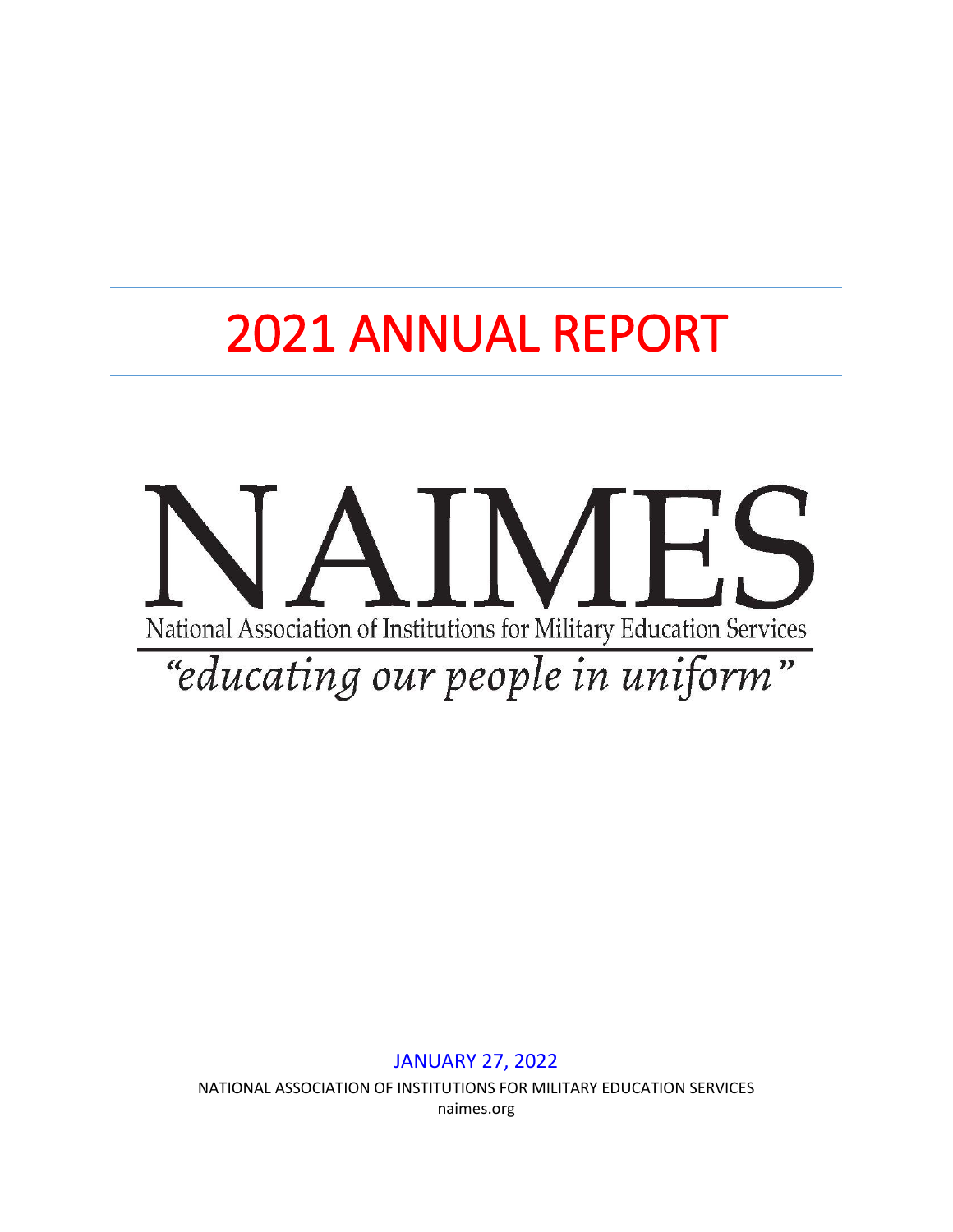## Table of Contents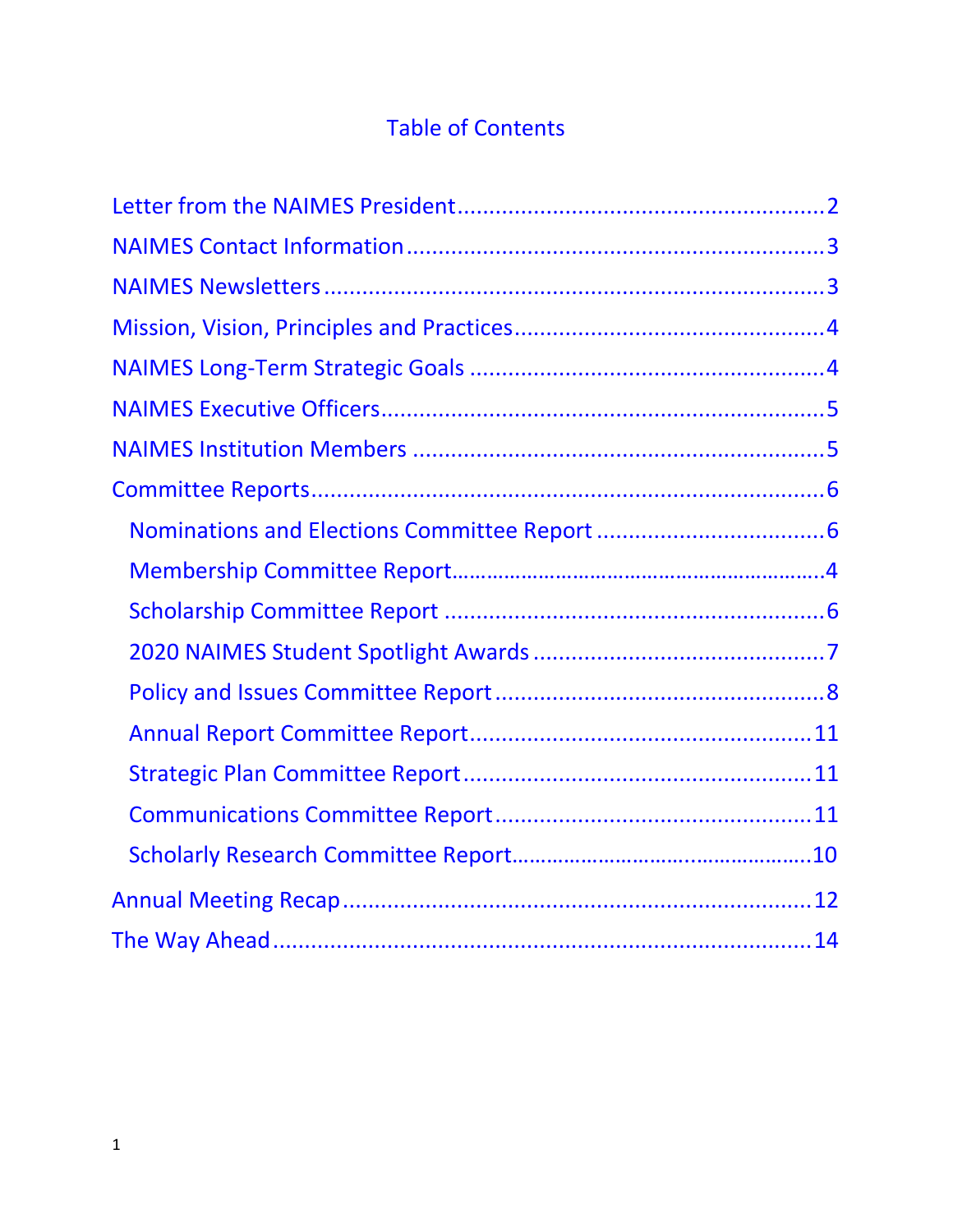

## <span id="page-2-0"></span>Letter from the NAIMES President

Colleagues,

2021 has been another year of challenges and adversity to overcome, riding the coattails of the world essentially closing down in 2020; we are now continuing to deal with this pandemic on a daily basis and experiencing the "new normal" all around us. I pray that you all have been able to stay safe and healthy during these times.

As our communities slowly started to open back up this year, so too have the activities within the military and veteran education space. Military installation education offices have welcomed staff and students back and college campuses are slowly re-opening their doors to face-to-face courses. In addition, there has been much activity in policy, regulation and procedure, as institutions have been navigating the sunset of GoArmyEd and challenges with the launch of ArmyIgnitED, as well as the new VA benefit requirements set forth in the Isakson and Roe Veterans Health Care and Benefits Improvement Act of 2020, and the movement of the Navy's Voluntary Education Region Advisors (RAs) to the Virtual Education Center (VEC).

NAIMES has been busy during this year, as well, as we finalized a white paper on the Monthly Housing Allowance (MHA) disparity for online learners and have been working to circulate that opinion throughout our networks. NAIMES gained the support of our MHA White Paper from several additional member institutions of the Council of College and Military Educators (CCME) and posted comments to the Veterans' Advisory Committee on Education prior to their October meeting. We are hopeful that we will see a recommendation to the VA and to Congress in the near future that eliminates MHA disparity and treats all veterans equally in their benefits, whether they choose to take courses online or in-person.

The NAIMES' Scholarly Research Committee has been busy preparing for our first-ever research project. NAIMES is currently partnering with researchers at the University of Louisville to study enrollment patterns of students pre and post-COVID in the hope to identify if the rate of MHA received may have an impact on a student's enrollment behavior. This research has been IRB approved and will soon begin the data collection phase. This research and data could potentially provide the information needed to assist policymakers in determining if MHA should indeed be revised based on student enrollment behavior. We may also see trends from this research that can help answer other questions about student behavior as it relates to military and veteran education benefits.

I hope that you enjoy the NAIMES Annual Report as we recap our important initiatives and accomplishments from 2021, as well as sharing information and keeping a pulse on policies and issues in the military and veteran education community.

Thank you for the continued collaboration and support!

Alisha Miller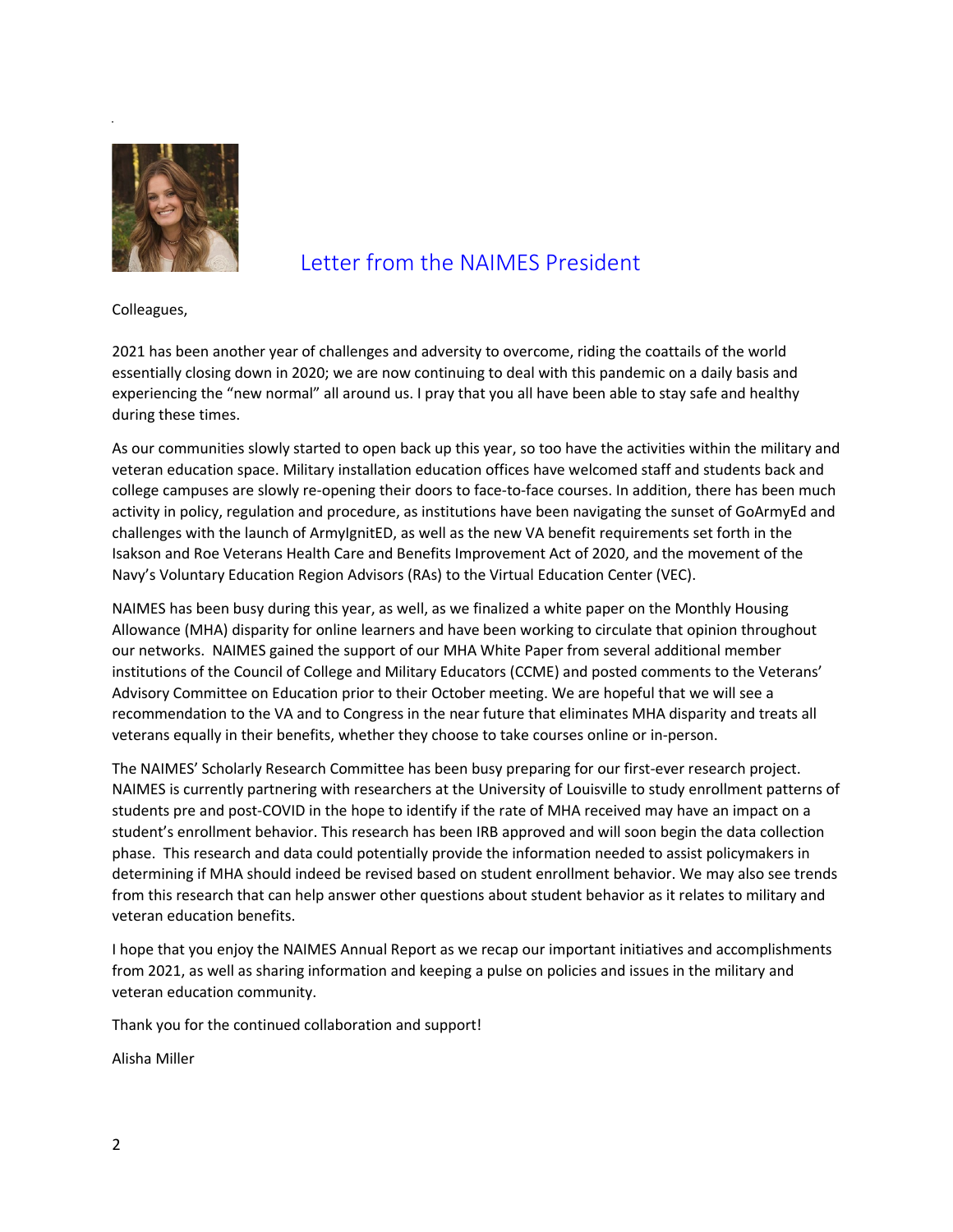## NAIMES Contact Information

<span id="page-3-0"></span>Website: [naimes.org](http://www.naimes.org/) 

Secretary Email: Eric.Ryan@phoenix.edu

<span id="page-3-1"></span>Annual Report Committee Chair and POC: [Jennifer.Farinella@capella.edu](mailto:Jennifer.Farinella@capella.edu)

## NAIMES Newsletters

The NAIMES organization publishes a periodic newsletter distributed to the military voluntary education community. Key components of the newsletter include a Message from the President, an update from one or more regional ACME (Advisory Council on Military Education) organizations, Spotlight on Best Practices within the Vol-Ed community, special articles from collaborative partner organizations, and updates on scholarship opportunities and awards. The 2021 Newsletter can be found on the NAIMES website or accessed directly at the following link:

<span id="page-3-2"></span>[December 2021 NAIMES Newsletter](https://urldefense.com/v3/__https:/mailchi.mp/2518f886863f/naimes-newsletter-december-2021__;!!POAF-4Fp!thsrLWqvI3zRnf-96yk96kC8m5O6EVO-hwyoxU9jH-1rie6dyFsEAweFZgxX-MEpq7H4EB0pbQ$)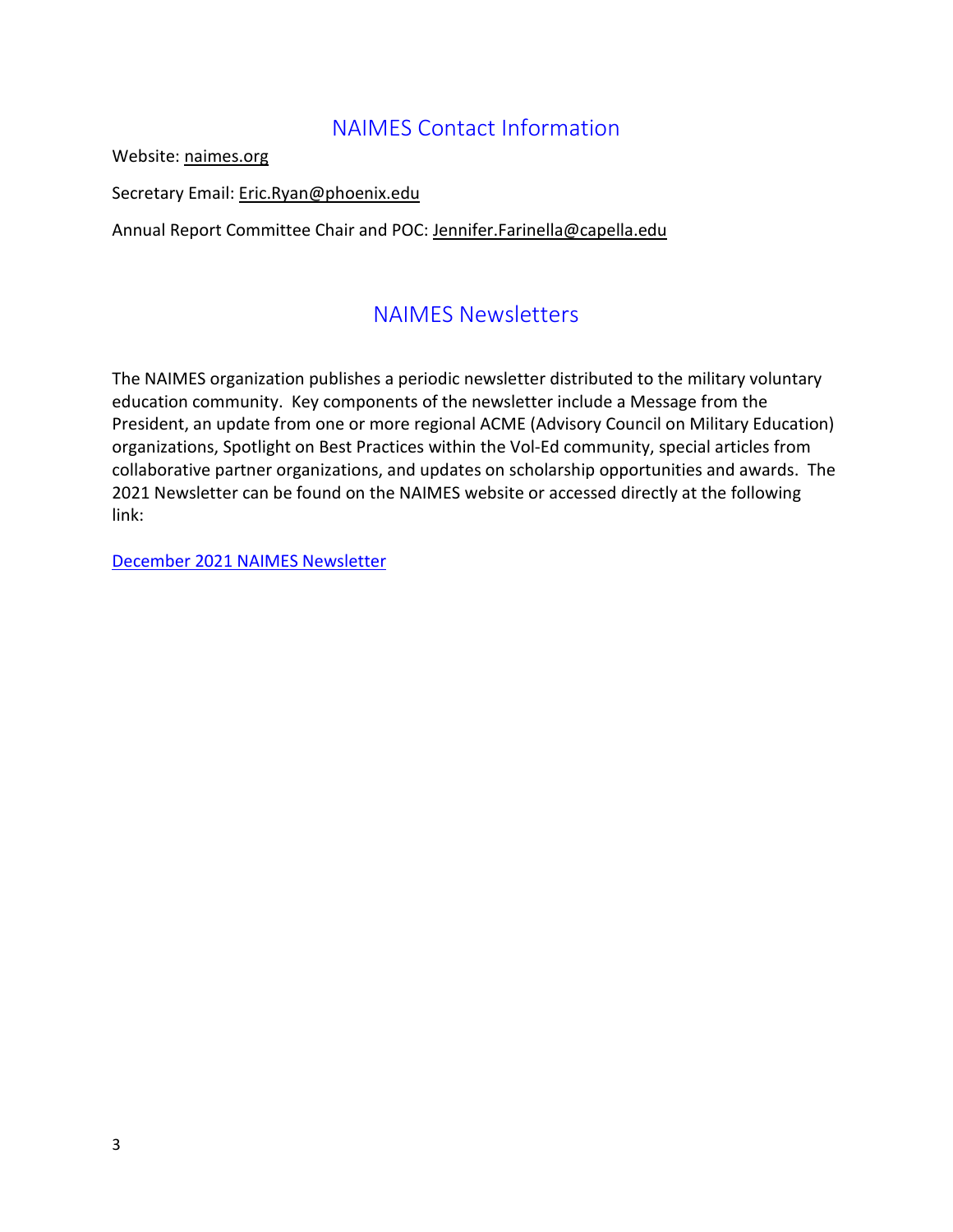## Mission, Vision, Principles and Practices

#### **Adopted December 8, 2017**

#### Vision Statement

To advocate for and influence decisions that impact policy, legislation, and practices that safeguard the academic success of military-affiliated students. (Voted upon, SEP 20, 2017)

#### Mission Statement

NAIMES is an organization dedicated to excellence and advocacy for military-affiliated students. (Voted upon, AUG 17, 2017)

#### Our Beliefs

- $\triangleright$  Sharing and advocating for institutional best practices in education
- $\triangleright$  A collective voice of reason is more powerful
- $\triangleright$  Making a positive difference requires mutual respect and collaboration

#### **Our Practices**

- $\triangleright$  We promote and advocate for best practices by institutions serving military-affiliated students
- $\triangleright$  We recognize diversity is an asset essential to accomplishing our mission. Membership is comprised of various types of educational institutions
- $\triangleright$  We collaborate with professional colleagues through transparency and mutual respect to build, and best ensure, student success

## NAIMES Long-Term Strategic Goals

<span id="page-4-0"></span>The NAIMES Strategic Plan, unanimously adopted on December 8, 2017, identifies the following strategic lines of efforts toward the long-term goals for the organization:

- 1. Advocate for the military student
- 2. Be productive and relevant
- 3. Increase transparency
- 4. Facilitate a collaborative dialogue with higher education organizations
- 5. Establish and maintain partnerships across the higher education enterprise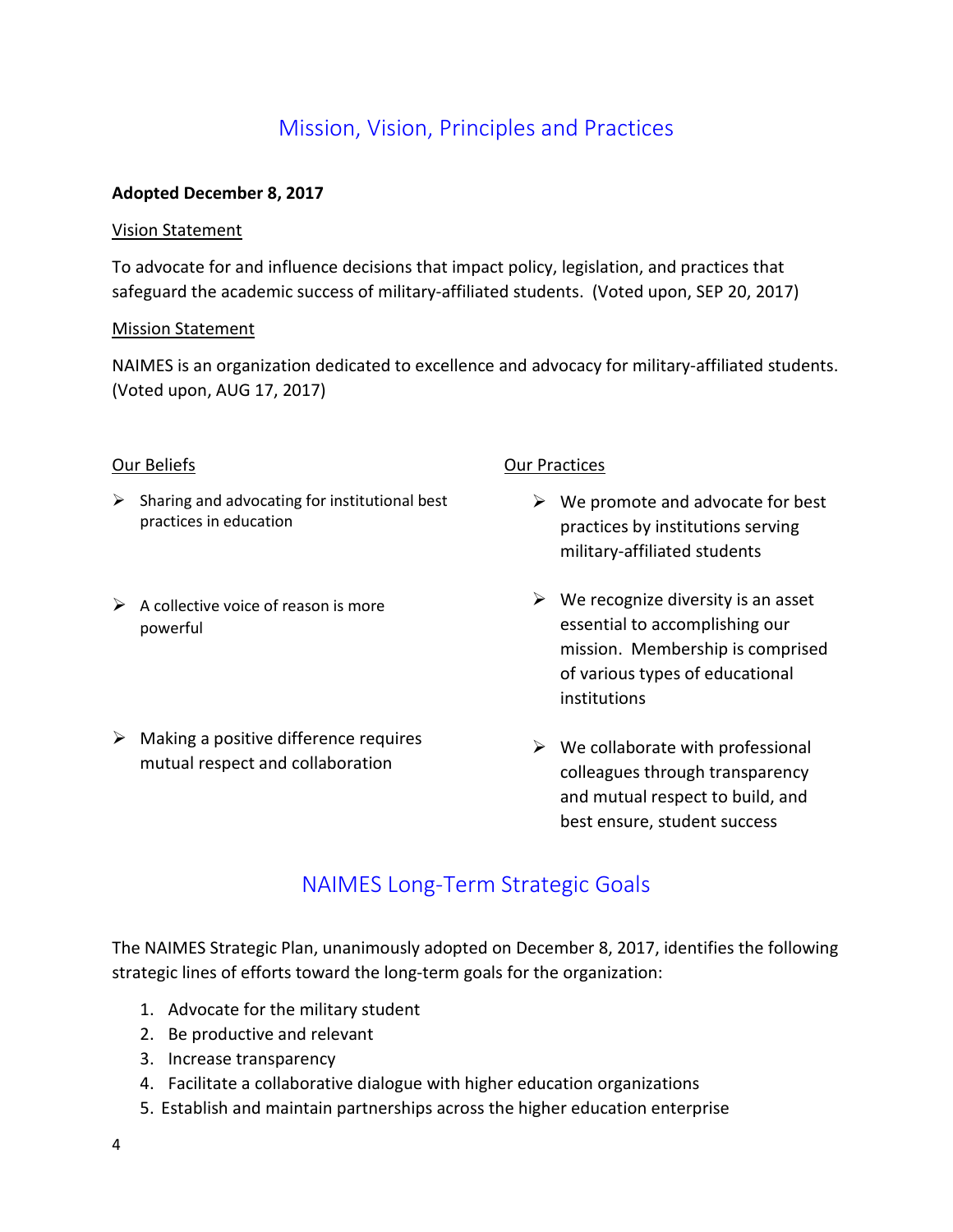### NAIMES Executive Officers

<span id="page-5-0"></span>President: Alisha Miller, Thomas Edison State University Vice President: Keith Hauk, University of Maryland Global Campus Treasurer: Jennifer Ehrlich, Park University Secretary: Eric Ryan, University of Phoenix Immediate Past President: John Aldrich, American Public University System

## NAIMES Institution Members

#### <span id="page-5-1"></span>**2-Year Public Institutions**:

Central Texas College Coastline College\*

Pikes Peak Community College

#### **4-Year Public Institutions**:

Central Michigan University Thomas Edison State University Troy University University of Alaska System\* University of Maryland Global Campus University of Oklahoma

University of Arkansas Grantham

#### **Private Non-Profit Institutions**:

UMass Global

Campbell University

Columbia College

Embry-Riddle Aeronautical University

Park University

Saint Leo University

Southwestern College

Wayland Baptist University\*

Webster University

#### **Private For-Profit Institutions**:

American Public University System

Capella University

University of Phoenix

\*Minority-Serving Institution (MSI)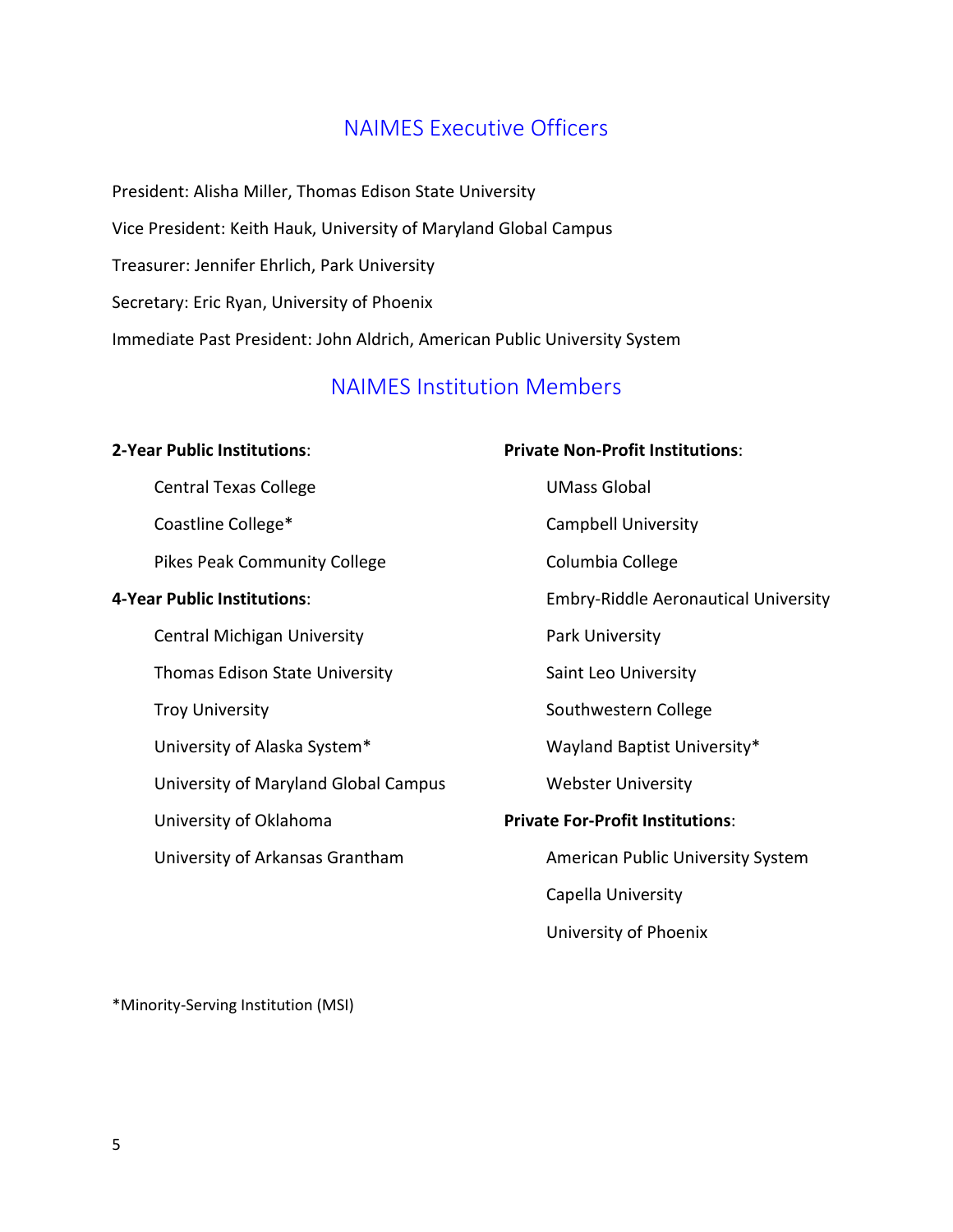## Committee Reports

#### <span id="page-6-1"></span><span id="page-6-0"></span>Nominations and Elections Committee Report

The six-member Nominations and Elections Committee is a standing committee of the organization and is charged with soliciting nominations for officer positions and conduction biannual elections.

For the 2021 year, there are no open positions on the board therefore the committee did not meet nor hold an election.

#### <span id="page-6-2"></span>Membership Committee Report

NAIMES Membership remained at 22 institutions as no new institutions were added in 2021. The institution mix continues to be a broad representation of higher education with three 2 year institutions, six 4-year public institutions, nine 4-year private, non-profit institutions and four 4-year private, for-profit institutions. NAIMES also has three Minority-Serving Institutions (MSIs).

The Committee conducted the annual review of current membership in accordance with the NAIMES By-Laws and provided the assessment to the President for review and consideration.

The NAIMES membership status on Brandman University was reviewed following the alignment with the University of Massachusetts and renaming UMass Global. The committee recommended Brandman University remain on NAIMES as UMass Global. NAIMES membership voted in accordance with the recommendation.

The process for adding new members to NAIMES was reviewed and updated to include the creation of a Candidate Information Form. The Form will be populated by any new candidates under consideration for membership in NAIMES.

The Committee conducted a review of the make-up of the current NAIMES membership and provided recommendations for the consideration of adding new members. The recommendations examined the following areas: 2-year Public, 4-year Public, Private Nonprofit, Private for Profit, Vocational/Technical, HBCUs, MSIs and top TA and GI Bill Benefit recipient institutions. The discussion of adding new members to NAIMES is ongoing.

#### <span id="page-6-3"></span>Scholarship Committee Report

The Scholarship Committee is a 6-member committee from NAIMES membership institutions responsible for the process and procedures associated with the application, selection and awarding of the annual Student Spotlight Awards. The committee develops the application questions, uses an agreed-upon rubric for objective scoring, makes the final selections and announces the winners. The scholarship applications are typically posted on the NAIMES website in late spring and the application remains open until the end of September. Winners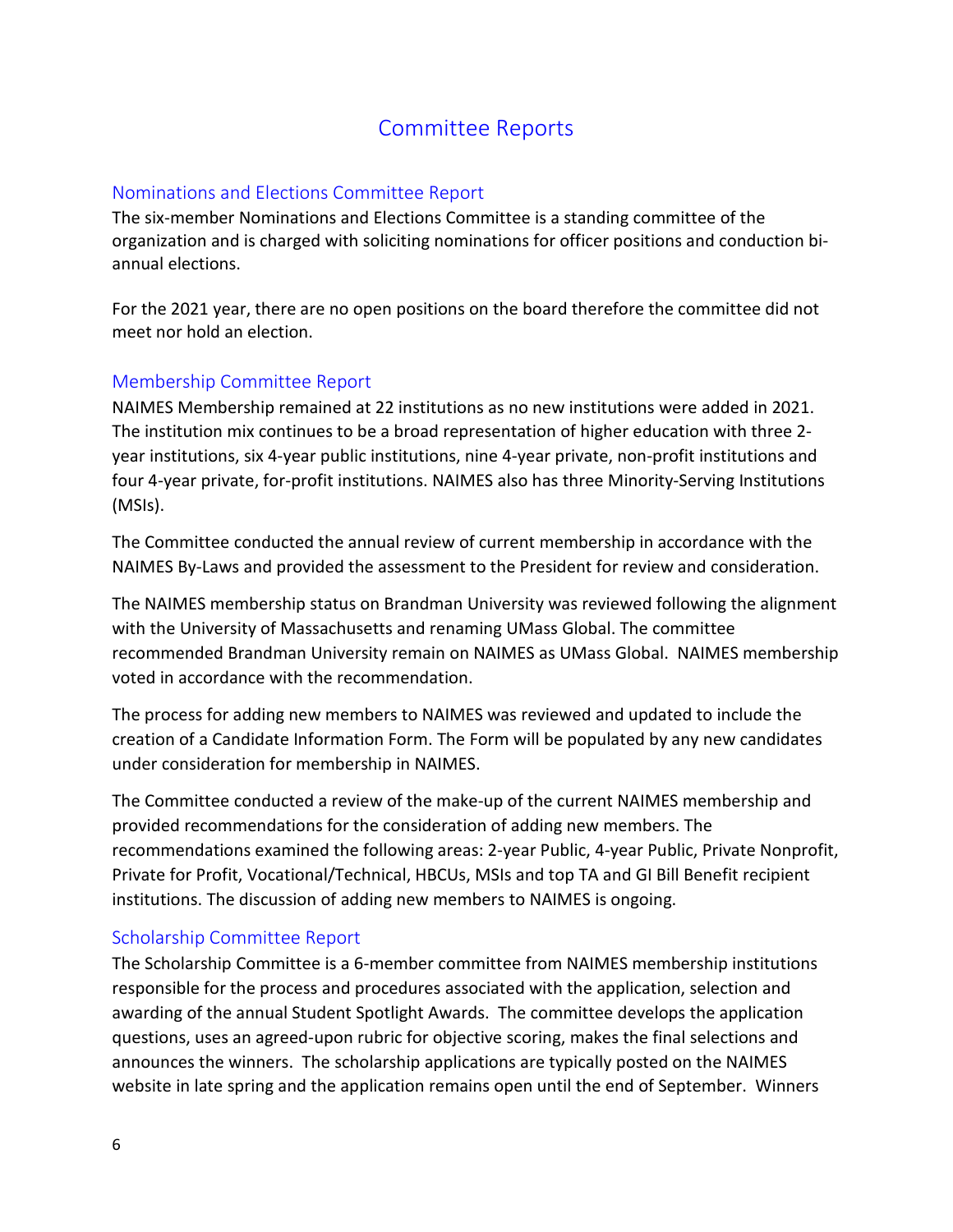are notified by letter from the Scholarship Committee Chair and the names of the winners are also posted on the NAIMES website. The winners are invited to the Annual CCME Professional Development Symposium to be recognized and receive their award. Applicants can be from any DOD MOU institution; eligibility is not restricted to NAIMES member institutions.

Established in 2005 and first awarded in 2006, the NAIMES Student Spotlight Award provides five scholarships annually to recognize and celebrate the academic achievements of our nation's military-affiliated students. Beginning in 2020, the [Veterans United Foundation](https://www.veteransunited.com/about/foundation/) became our new scholarship sponsor, and NAIMES is fortunate to be partnered with this great organization. The award categories include active-duty undergraduate students who have earned less than 60 semester hours; active-duty undergraduate students who have earned more than 60 hours; active-duty graduate students; military spouses; and veterans.

#### <span id="page-7-0"></span>2020 NAIMES Student Spotlight Awards

#### **Active-duty undergraduate student (less than 60 hours) Award: Tevin (Rachel) Senter**

Tevin is currently serving in the U.S. Navy as an Information Systems Technician. He is currently a freshman attending Embry-Riddle Aeronautical University pursuing a Bachelor of Science Degree in Aeronautics. Tevin is hoping to utilize the degree either by being a Flight Officer, through one of the Navy's Officer programs or as a commercial pilot. In his free time, Tevin loves to be outdoors or playing musical instruments.

#### **Active-duty undergraduate student (60 or more hours) Award: Brett Cook**

Brett is currently attending Embry-Riddle Aeronautical University pursuing a Bachelor's Degree in Logistics and Supply Chain Management. Brett is a Staff Sergeant in the U.S. Army serving as a Transportation Management Coordinator. In his free time, Brett enjoys working out, reading books, gardening and cooking new recipes.

#### **Active-duty graduate student Award: Timothy Torres**

Timothy is an active-duty Warrant Officer in the Army as an Assistant Army Attaché responsible for developing strategic relationships to collect, develop, and analyze information used by policymakers shaping U.S. foreign policy. Timothy is currently attending Georgetown University pursuing a Master of Arts in International Business and Policy. Mr. Torres says as he continues to grow professionally and personally, has made the transition to lifelong learner and without military educational programs and opportunities, would not be in his current position.

#### **Student Veteran Award: Saveene Brown**

Saveene is this year's Army veteran recipient and is pursuing a degree in Information Technology focusing on cyber security from the University of Phoenix. He currently works for the Department of Veterans Affairs and enjoys helping fellow veterans with their medical needs. Saveene is thankful for the military, finding much needed discipline working in various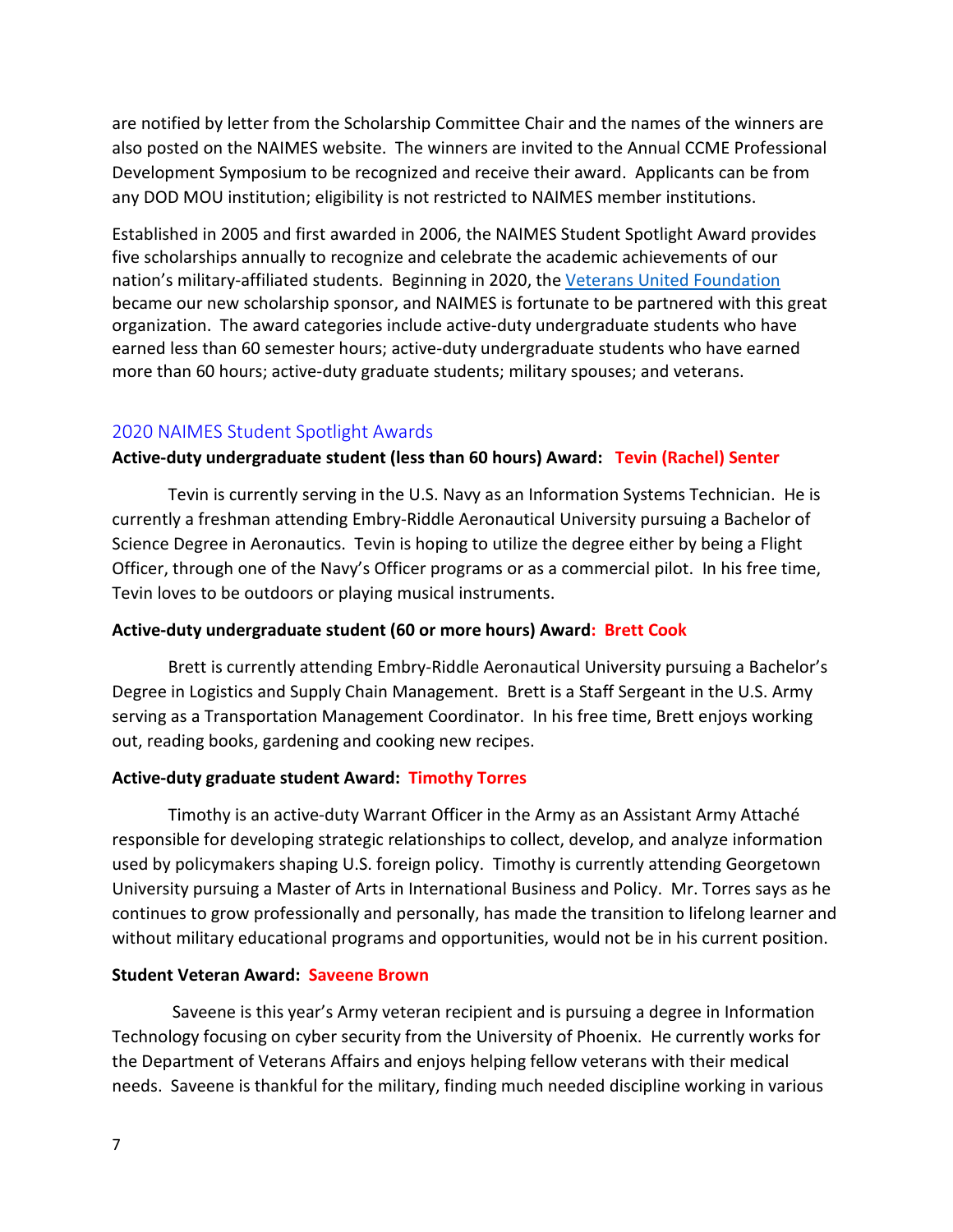departments which gave him numerous life skills to apply to everyday civilian life. Mr. Brown in his free time loves to work out and play basketball.

#### **Military Spouse Student Award: Rebecca Popplewell**

An Air Force spouse, Rebecca is stationed in Germany with her husband and two children. She has found her true path to social work which will make use of all her passion and skills. Rebecca is pursuing a bachelor's degree with University of Maryland to hope to work with teens who are experiencing trauma and/or substance abuse issues. Rebecca's long-term goal is to operate a drama therapy center for troubled adolescents.

#### <span id="page-8-0"></span>Policy and Issues Committee Report

The NAIMES Policy and Issues Committee, chaired by the Immediate Past President, reviews current and emerging issues and events on behalf of the membership and makes recommendations on policy statements and White Papers. The following are issues that impacted institutions serving DOD & VA students during 2021 and will continue into 2022:

#### **Administration:**

Negotiated Rulemakings (NegReg): On May 24, the Education Department announced more than a dozen issues for negotiated rulemaking and held public hearings on June 21-24. The Department has started two of them. A third and possible forth NegReg are expected that will result in final rules promulgated before November 1, 2022 that would take effect July 1, 2023:

- Borrower Defense To Repayment (BDTR): Negotiators have held three sessions to date. The discussion so far has centered around forgiving as many student loans as possible by broadening the definition of misrepresentation, saying that intent to deceive by the institution is not necessarily needed for a claim, lowering the standards of proof, removing an institution's appeals process, and making it easier for group claims. When student loans are forgiven, it falls on the Department and school to determine how much the school would be responsible for.
- 90/10: The Department held public hearings on October 26-27 to start this NegReg. There will be three NegReg sessions over three months in early 2022 in time to have a final rule promulgated before November  $1<sup>st</sup>$ . At the hearings, there were calls to include not only all federal dollars but state funds as well to be included in the 90 of 90/10.
- Future NegRegs in 2022**:** Of the remaining dozen issues announced, there has been much discussion regarding NegRegs in Gainful Employment, Student Metrics, Financial Liability by Company Executives & Board Members, Program Participation Agreement Review/Reform, and Change of Control beyond For-Profit Conversions.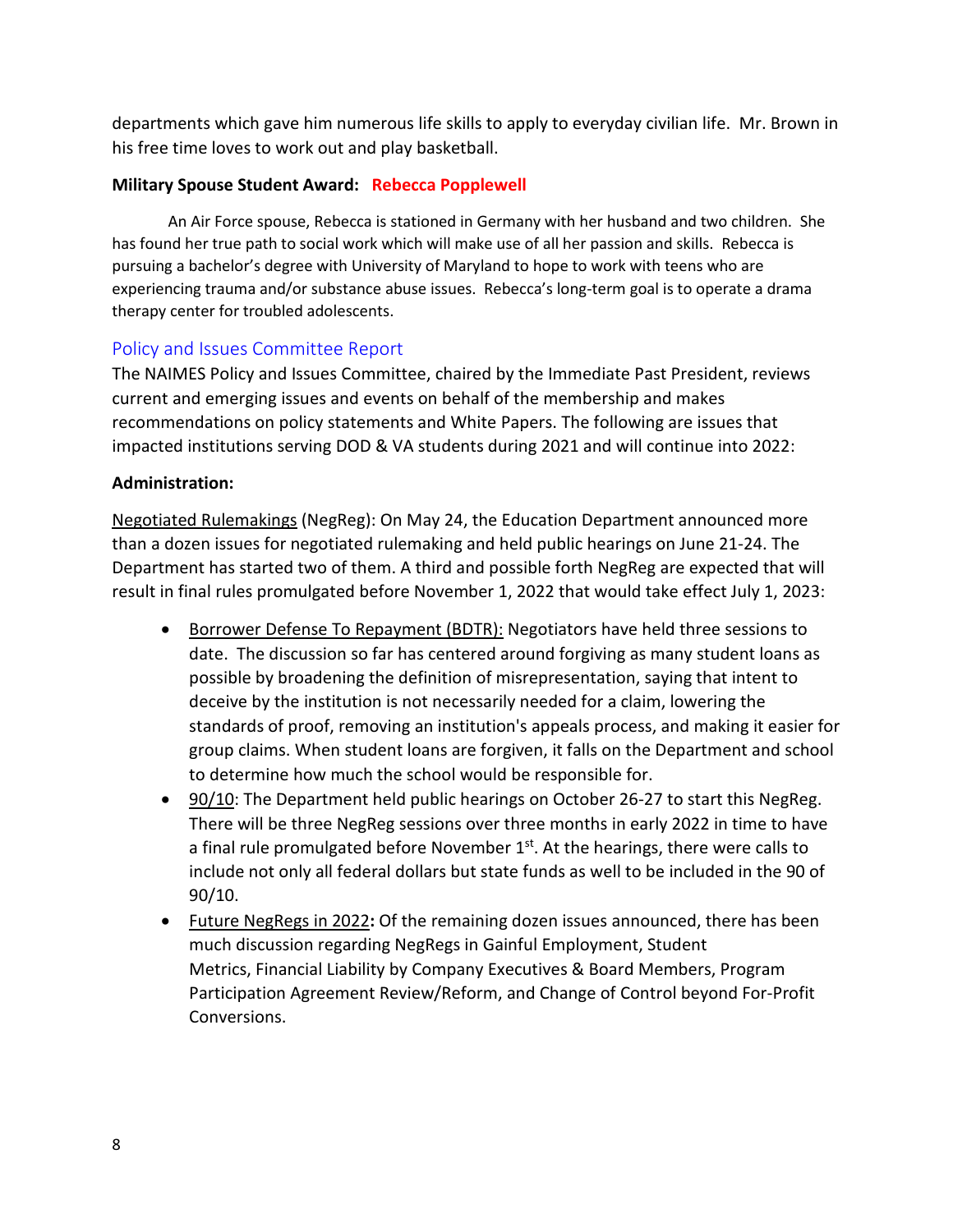FTC Notice to For-Profits: On October  $6<sup>th</sup>$ , the Federal Trade Commission (FTC) put 70 for-profit higher education institutions on notice that the agency is cracking down on any false promises they make about their graduates' job and earnings prospects and other outcomes and will hit violators with significant financial penalties.

Education Department Enforcement Office Established: On October 8th, the Education Department established an enforcement office to identify risks proactively and aggressively to students and taxpayers. It established four major divisions: (a) investigations, (b) borrower defense, (c) administrative actions, and (d) resolutions. It will report to the federal student aid (FSA) chief operating officer and will coordinate with other federal and state partners. In particular, FSA stated plans to work closely with the FTC.

Other Key Issues: We anticipate more activity on the following issues:

- advertising, marketing, and recruiting limitations
- reviewing/revising the incentive compensation rules
- adding metrics to the college scorecard & college navigator
- developing a more extensive complaint tracking system not only at Education, but also at Defense and the VA, highlighting complaints on government websites.

#### **Congress**

90/10 & 85/15: With a 3-year extension to 2023 of the implementations of the new 90/10 law that includes TA & VA (and likely more) funds in the 90, the Congress has been trying to tighten the standard even further to 85/15. The House passed H.R.4502 – Fiscal Year 2022 Appropriations for the Education Department on July 29th by a partisan vote of 219-208 that changed 90/10 to 85/15. Work is currently being done on a senate version.

Instructional Spending: Congress is considering a percentage of tuition (and sometimes revenue) for instructional spending for all institutions of higher education.

#### **Military Services**

Army: In February 2021, GoArmyEd was sunset as the Army's Tuition Assistance system. [ArmyIgnitED](https://www.armyignited.com/app/) was launched, but unfortunately, not without delays in going live, and issues with processing TA requests, degree plans and invoicing. Much has improved with ArmyIgnitED since its launch, however, both students and institutions are still working through some kinks and account and system errors.

Navy: In late 2021, the Navy eliminated the Regional Advisors (RAs) that oversaw geographic regions of military installations and the processing of institution base access, as well as education events and fairs. This change in oversight brought forth some issues for institutions needing to access the installations to service their students. The Navy now has Fleet [Engagement Teams](https://www.navycollege.navy.mil/institutions/region-advisors.htm) to support academic institutions and Sailors on installations.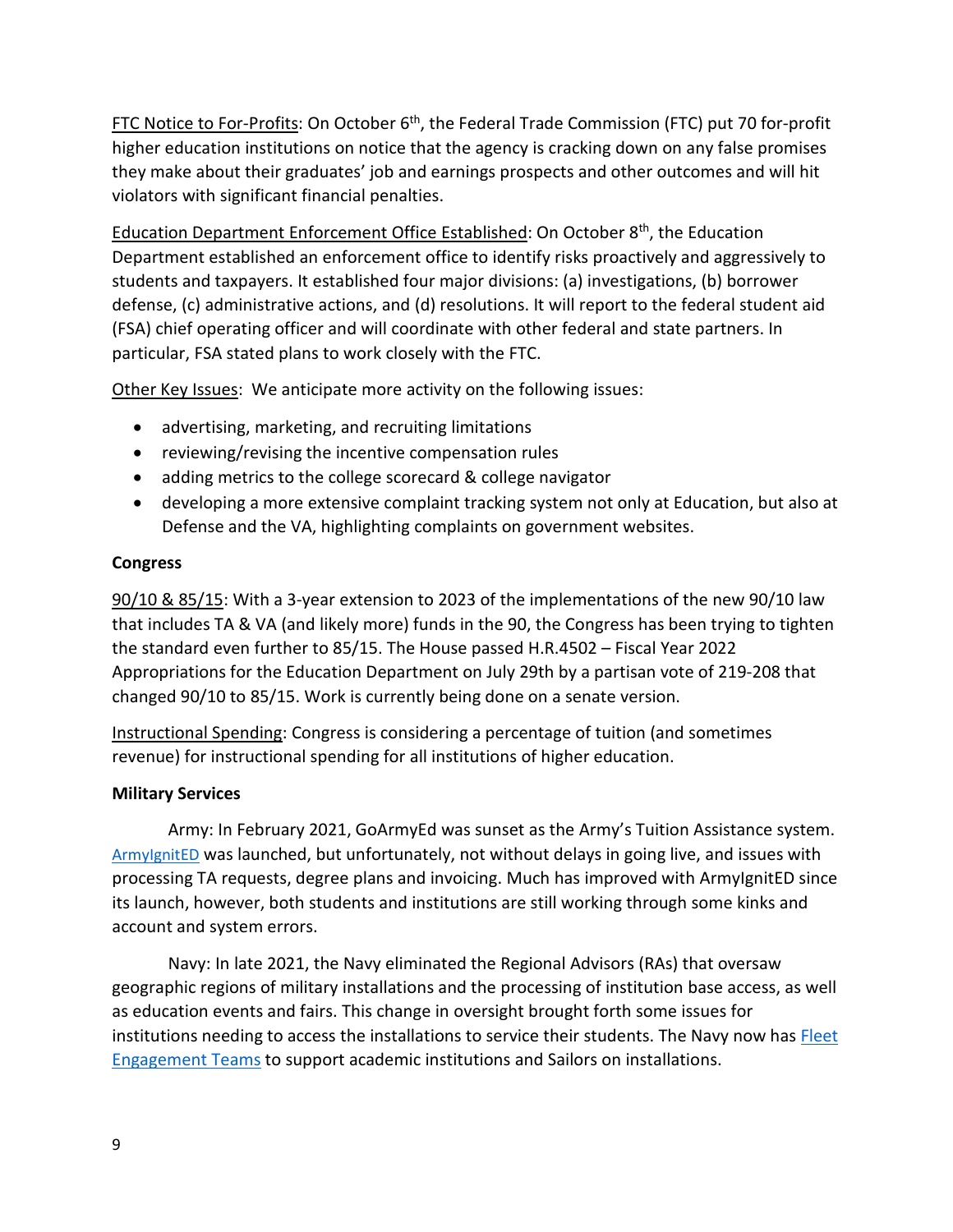In September 2021, [NAVADMIN 214/21](https://www.navycollege.navy.mil/docs/NAV21214.pdf) was released, which made significant changes to Sailors tuition assistance eligibility and use.

#### **VA**

In 2021, [the Johnny Isakson and David P. Roe, M.D. Veterans Health Care and Benefits](https://www.congress.gov/bill/116th-congress/house-bill/7105/text?q=%7B%22search%22%3A%5B%22hr7105%22%5D%7D&r=1&s=3)  [Improvement Act of 2020,](https://www.congress.gov/bill/116th-congress/house-bill/7105/text?q=%7B%22search%22%3A%5B%22hr7105%22%5D%7D&r=1&s=3) also known as the Protect the GI Bill Ac, was signed into law. The Act contains landmark GI Bill legislation and the following key provisions:

- Requires risk-based reviews of schools.
- Strengthens the ban on deceptive and misleading advertising
- Restores VA education benefits to students whose school closed or was disapproved
- Stops GI Bill to college programs that are not approved for and participating in Title IV at the Education Department
- Protects students from VA debt collection for overpaid tuition
- Requires clear information to prospective students about the true costs and estimated loan debts, graduation and job placement rates, and acceptance of transfer credit; ensures students approve of enrollment in a course and are not automatically enrolled; requires schools to provide federal student loans prior to institutional loans, accommodate short absences due to service, stop same-day recruitment, stop more than 3 unsolicited recruiting contacts, and provide a point of contact for VA students; prohibits incentive compensation
- Sunsets the Montgomery GI Bill, which is less generous than the Post-9/11 GI Bill, in 2030
- Extends in-state tuition at public colleges to veterans, regardless of their residency and date of separation from the military
- Extends COVID-19 emergency relief authority
- Extends GI Bill to servicemembers on active duty pursuing a program of education on more than a half-time basis
- Includes foster children as dependents eligible for GI Bill
- Expands the Fry Scholarship to children of certain deceased servicemembers
- Expands STEM funding for health care training and stops counting STEM funding against the 48 month cap on veterans' education benefits
- Extends work-study to veterans working in Congressional offices
- Removes the 12-year cap on Veteran Readiness & Employment ("Voc Rehab")
- Extends Yellow Ribbon to overseas programs

#### **Summary of 2021 Work:**

- Submitted military housing allowance white paper for public comment to the Veterans' Advisory Committee on Education and distributed to our networks
- Proposed edits to and received approval for ArmyIgnitED Soldier SOU for institution FERPA Regulation compliance
- Tuition Assistance Cap white paper was tabled for 2021; it is schedule to be reintroduced in 2022
- Submitted a nomination for the NAIMES President to the Negotiated Rulemaking Institutional and Programmatic Eligibility Committee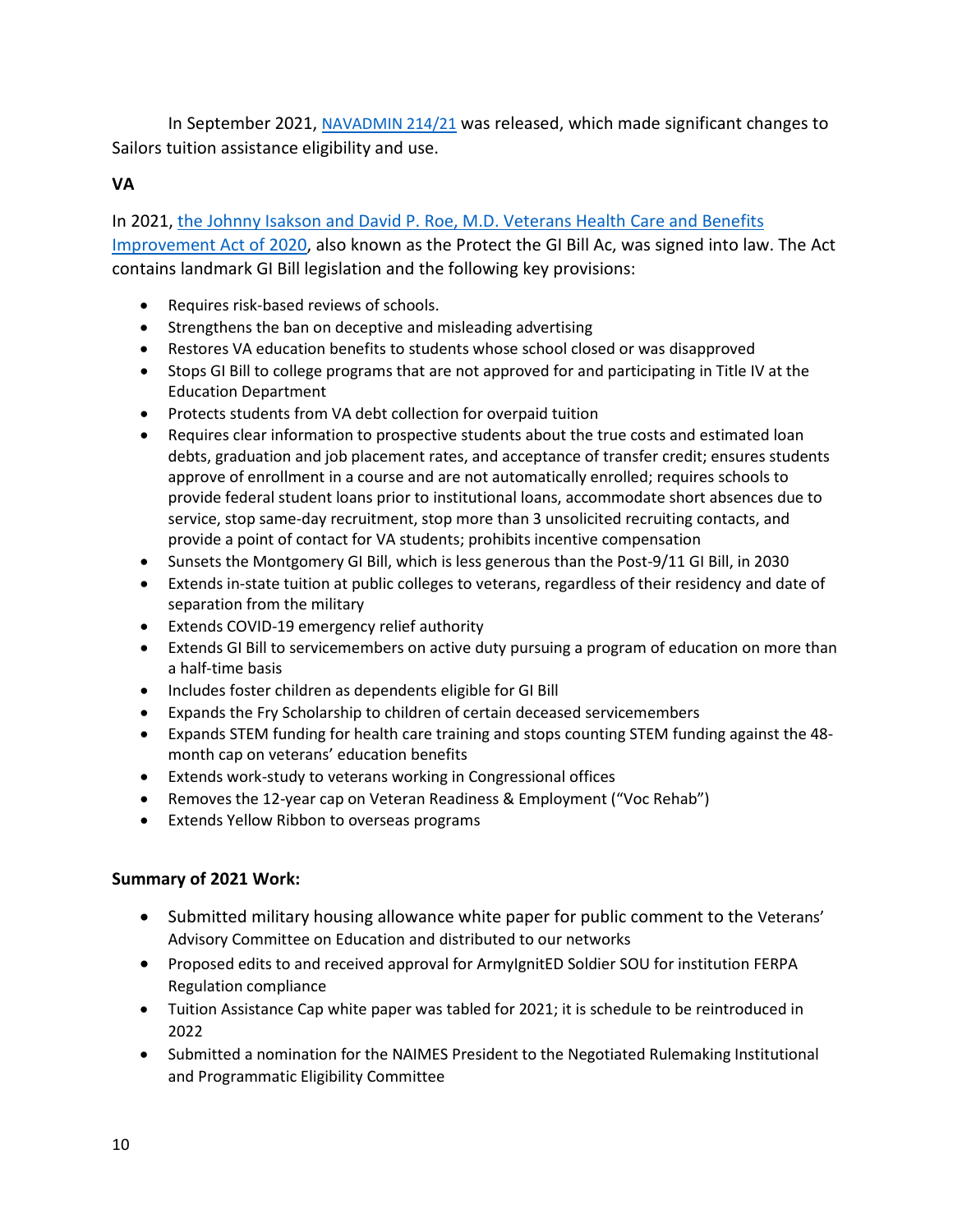#### <span id="page-11-0"></span>Annual Report Committee Report

The purpose of the Annual Report Committee is to collect information on actions and activities accomplished by the NAIMES organization over the past calendar year. The Report includes a year in review by the President, committee reports, information on NAIMES membership, a summary of the NAIMES Annual Meeting and newsletters. The first annual report was accomplished for 2017; all annual reports are available on the NAIMES [website under](http://naimes.org/)  [Publications.](http://naimes.org/)

#### <span id="page-11-1"></span>Strategic Plan Committee Report

The Strategic Plan Committee decided that there needs to be a comprehensive review and revision of the 2017 Strategic Plan to adopt in 2022. Since the current Strategic Plan was adopted in 2017 an extensive review will ensure that all sections are current and still align with the NAIMES' Vision and Mission statements. To this effort, the committee has established a timeline for the next year to break the Strategic Plan into segments, addressing each section at a time, to update and revise. To ensure that we are fully collaborative in these efforts developed a survey will be sent to each member to complete on our current SP. This will help best update the Strategic Plan with collectiveness while addressing current state of military education and updating to current practices. The committee will meet monthly and update members for review and comments before revisions are applied. The final plan will be unveiled at the NAIMES Annual Meeting in 2022.

#### <span id="page-11-2"></span>Communications Committee Report

In 2021, the NAIMES membership voted to create a new Communications Committee encompassing the Promotional Materials Committee, the NAIMES Newsletter Committee, and social media. Under the new committee, our first priority toward the goal of standardizing our organization's communications and increasing our social media presence was to reestablish the NAIMES Gmail email accounts for all Board positions. This allowed us to create accounts directly affiliated with the organization and move away from the need to use individual institutional email accounts for the organization's correspondence. Upon doing so, the NAIMES newsletter was transferred and recreated using the Mailchimp platform. In December 2021, Volume 6, Issue 1 was published. This year the NAIMES PowerPoint was also updated and was presented at the 2021 VA ACME Annual Conference.

#### <span id="page-11-3"></span>Scholarly Research Committee Report

The Research Committee worked with external researchers Drs. Megan Pifer, Jeff Sun and Heather Turner from the University of Louisville. After an initial approach of data sharing proved impractical, the group revised their approach and proposed a specific research project based on the change in the MHA rate for online classes implemented due to Covid. In a series of extended meetings, the research project was designed to examine specific research questions, focusing on whether receiving a lower MHA affects student enrollments – how many classes taken, and the modality of instruction.

The study will compare 3 groups: students getting VA benefits; other military-affiliated students (e.g., receiving TA benefits); and non-military students. We plan to compare enrollment patterns in the fall of 2019 (prior to Covid) with those in the fall of 2020, after the housing differential for OL courses was eliminated. Comparing fall enrollments in 2 consecutive years' controls for term differences, while comparing against two different groups controls for the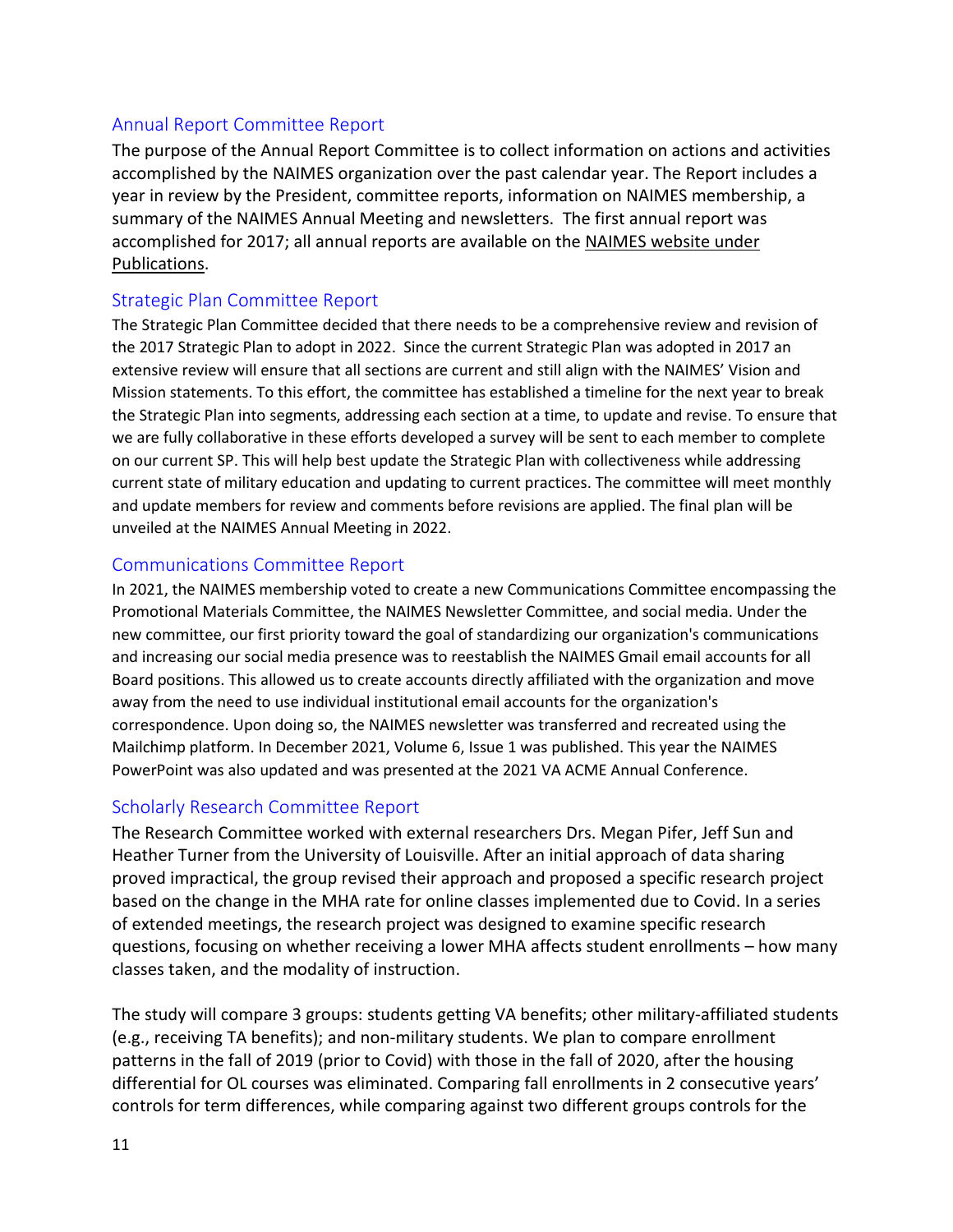effects of Covid itself. If the housing differential caused students to take more courses in seated campuses than online, that should show a different pattern for VA students than others, in fall of 2019 vs. 2020.

The researchers wrote and passed an IRB based on a process in which NAIMES members collect and anonymize archival data, the research committee integrates the data sets, and then will password-protect the anonymized data set and share it with the researchers. The researchers will conduct the data analysis.

The research committee worked for several months to identify the exact data needed, and created a data dictionary and samples of each item. We reviewed the request internally, iterating the plans at each step. The committee then shared the plans with all NAIMES members at the annual meeting in Washington. The committee drafted two letters for NAIMES members to use: 1) to request approval from university administration to provide archival information for the study; and 2) to request that Institutional Research personnel complete the request to provide the data set. These letters were circulated among NAIMES members for final comments and revisions. The committee is in position to begin collecting data in the spring of 2022.

## Annual Meeting Recap

<span id="page-12-0"></span>NAIMES' membership held its 2021 Annual Meeting on October 14th and 15th in Washington, D.C., returning to an in-person meeting. We added virtual attendance capability for those institutions unable to make the trip which enabled full participation from all 22 member institutions. Topics ranged from those relevant to the Department of Defense (DoD) Voluntary Education Program (VOLED) to the Department of Veterans Affairs to our own strategic initiatives as an organization. The President opened our Annual Meeting reflecting on what NAIMES accomplished in the past year:

CCME virtual Professional Development Symposium 2021 Newsletter Annual Report TA White Paper Post 9/11 Monthly Housing Allowance (MHA) White Paper Renewed sponsorship for our Student Spotlight Award Scholarship Presentation from Our Community Salutes ArmyIgnitED SOU Consent IRB approval and progress toward first scholarly research study Many of these items are ongoing. NAIMES will continue to monitor and engage with policymakers to encourage meaningful progress.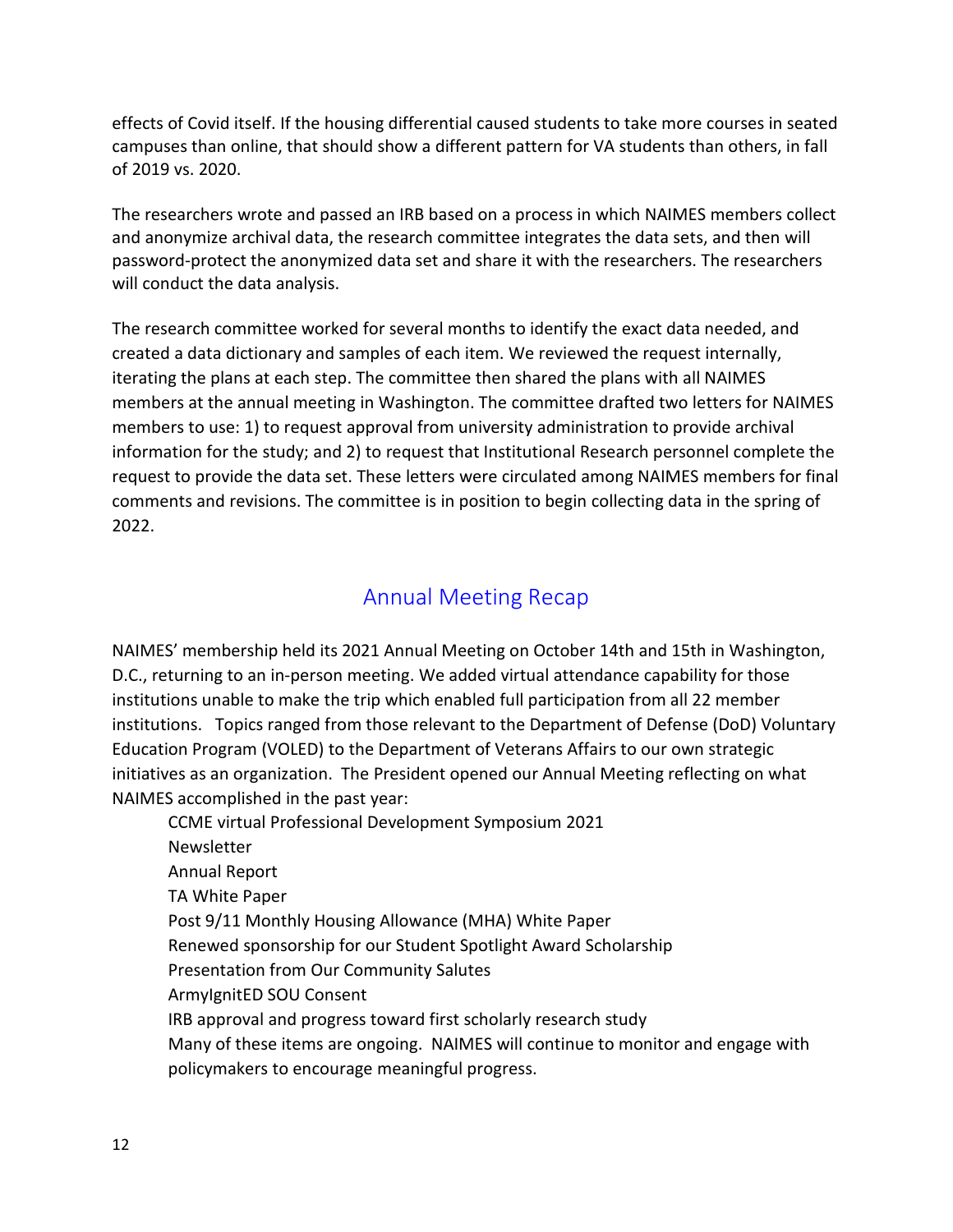Day one of our Annual Meeting was action-packed with discussions around:

Deployment of MHA white paper Roundtable with Dr. Jonathan Woods (Associate Director VOLED OASD Readiness) Roundtable with Dr. Pamela Raymer (Associate Director ACCESS) Roundtable with Mr. James Johnson, (VOLED Service Chief, Navy) Action items for scholarly research study

Members discussed the dissemination of the newly minted MHA white paper to best engage with the current discussions by policymakers on the topic. This remains a critical issue for NAIMES in support of meaningful policy decisions that help student veterans. The decision was made, with the support of additional CCME member institutions, to submit the white paper as a public comment to the Veterans' Advisory Committee on Education during their October 2021 meeting.

In discussions with our guests from VOLED covered a wide variety of topics that were informative and helped to strengthen the flow of information between the NAIMES members and those leading the VOLED effort. To close the discussion Dr. Woods summed up his thoughts by saying his default conception of how we approach our job is "what's best for our students and our stakeholders, and what's the balance and the mix that is the right answer for all of our stakeholders". Dr. Raymer and Mr. Johnson both shared helpful insights and took comments from member institutions regarding their respective Services and how they intersect with the work of our diverse institutions. As always, our guests were engaging, informative, and receptive during the discussions and our NAIMES members walked away with powerful insights to help us contribute meaningful effort to the benefit of the VOLED student community.

Additionally, the scholarly research committee presented an in-depth review of the current research study of the MHA differential between online and in-person learners. The focus was the part each member institution can play in contributing anonymized data. We left with some clear action items and a sense that our work together would add empirical data and analysis to the most relevant discussions surrounding how we support our Post 9/11 GI Bill recipient student veterans.

On day two of the meeting, each committee reported on their key work for the year past and the new year ahead. Two highlights were from the Membership Committee and the Strategic Plan Committee. Both committees, under a new Chair, have taken on projects to lead our organization forward in a time where many changes in the higher ed community are underway. First, our Membership Committee developed a method for evaluating member institutions that merge with other institutions. This is becoming a more common practice in the space recently and the committee's work allows us to make objective decisions about the status of these institutions' membership while remaining in alignment with our bylaws. Secondly, the Strategic